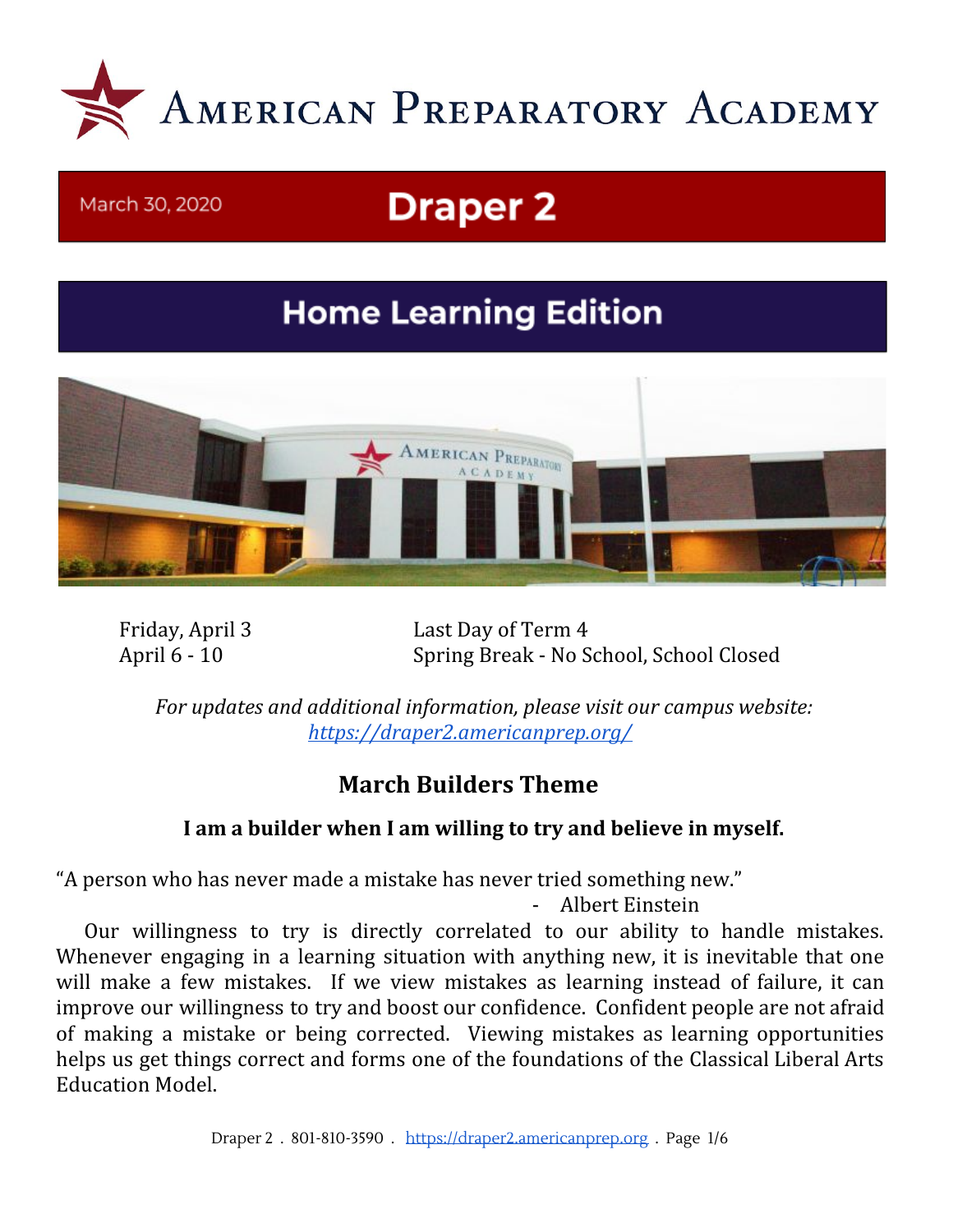

## **From the Academic Office**

#### *Message from Director*

#### *Character Development*

Our amazing Character Development team has made this new video for your students:

● [https://youtu.be/ds1V\\_l-FHQg](https://youtu.be/ds1V_l-FHQg)

#### *Reading University - E-books available*

E-book [resources](https://docs.google.com/document/d/1G23g-xJCj2hXXT0b2_LNtzxR1anfeBjc4qH4U7Gp1i8/edit) can be found here.

#### *Parent Assistance with ALMA*

Here is a *Cheat Sheet for [Parents](https://draper2.americanprep.org/wp-content/uploads/sites/3/2020/03/Alma-Parent-Cheat-Sheet.pdf)* needing help logging into Alma. Feel free to contact the Academic Coordinators for help.

- K-3 Camille Peterson [camillepeterson@apamail.org](mailto:camillepeterson@apamail.org)
- 4-6 Shantel Park [spark@apamail.org](mailto:spark@apamail.org)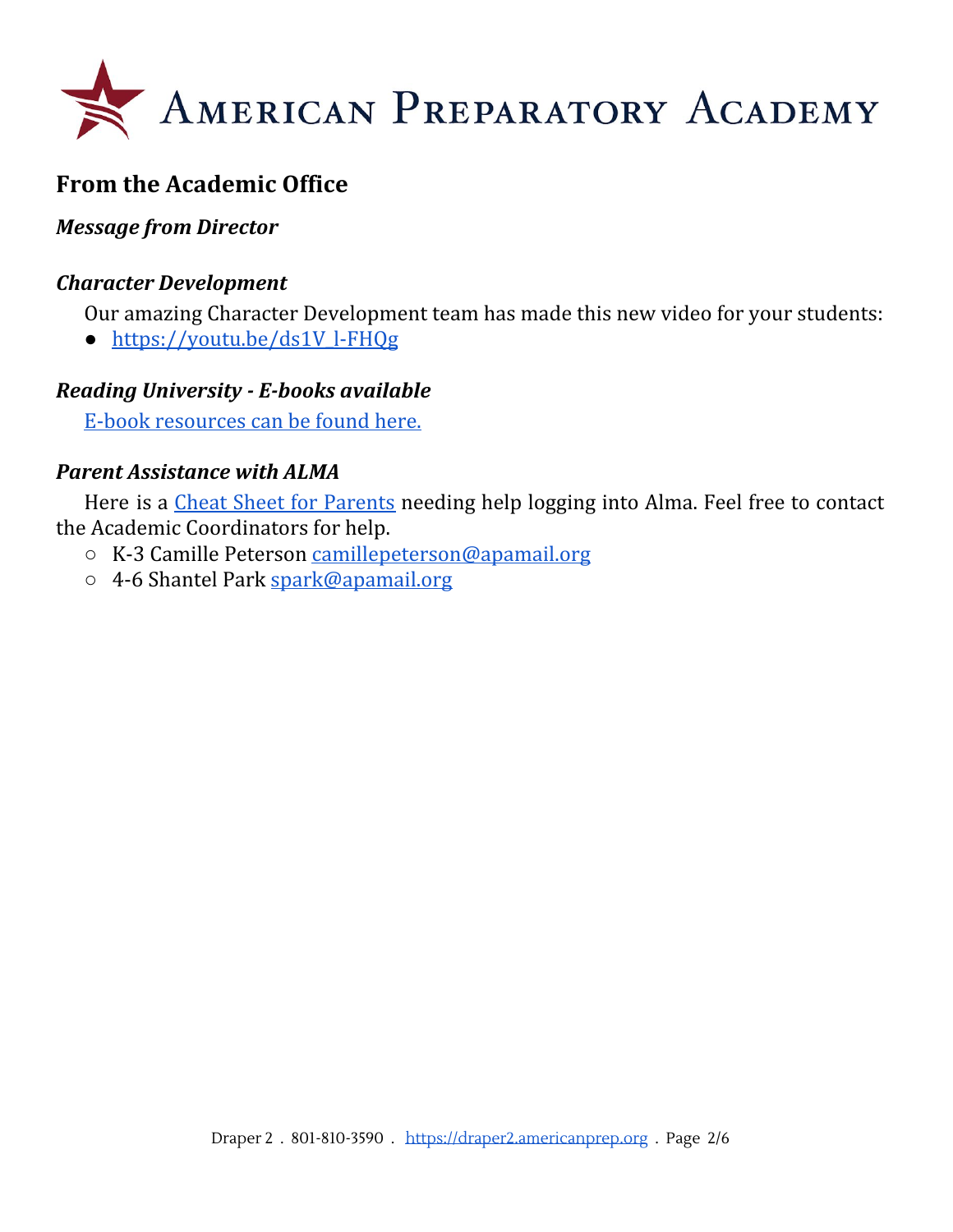

## **From the Administrative Office**

#### *Coming to the School*

To reduce exposure to our staff and families, we are no longer scheduling appointments to come into the school. All items will be distributed in a "drive through" method as outlined below. However, schools are an essential service, and parents should feel confident driving to the school to get necessary materials or packets.

#### *Groups Materials Pick Up*

Groups classes (Intensive Math, Reading, and/or Spelling) will begin this Friday. Some students did not take home their books and notebooks for groups. Others left personal items or books. We are delivering these materials as follows:

Tuesday March 31 3:00 pm to 8:00 pm - Please come get ALL materials on this day!

All materials will be delivered in a "drive through" line. **Please do not park or come into the school,** but follow the map below.



Draper 2 . 801-810-3590 . [https://draper2.americanprep.org](https://draper2.americanprep.org/) . Page 3/6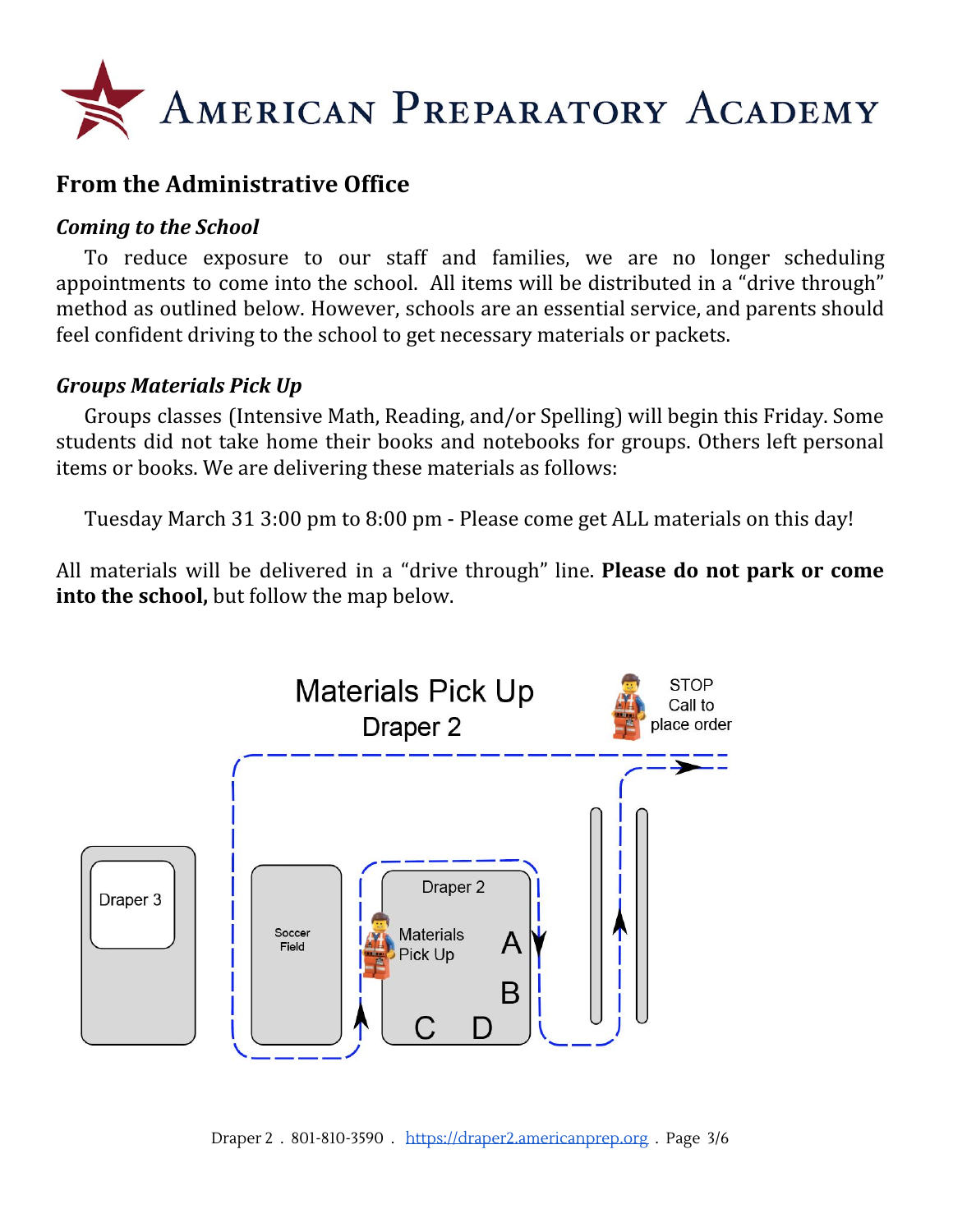

#### *Packet Pick Up*

If your student needs to pick up packets from the school, you will receive an email from the homeroom teacher with the date and time. All pick ups will happen behind the school in a "drive through" line. Teachers and instructors will stand outside to distribute packets while you stay in the car.

#### *How to Call or Leave a Message*

- Call 801-810-3590
- Press 0001 or 0002 during the message
- If you go to voicemail, leave a message
- Press #
- Press 0

All messages are forwarded to the secretaries and will be answered as soon as possible.

#### *Yearbook Orders*

This is the school year we will never forget! Our yearbook will contain four extra pages reflecting our Learning at Home experience. Please order now!

> ONLINE ORDERS ONLY Cost: \$20.00 Softcover \$25.00 Hardcover All orders must be placed by Sunday, April 12th, 2020 <https://draper2.americanprep.org/yearbook-orders/>

#### *Emails are monitored*

Parents, please monitor all communication that your students are having on the computer, including emails and group chats. We want you to know that we also have a program that monitors ALL communication, and the Academic team is alerted to anything that is troubling in the text that is sent out. This includes conversations between students.

If there are inappropriate conversations happening, you will receive a phone call from your Academic Director. Thank you so much for your help in helping our students learn proper online etiquette.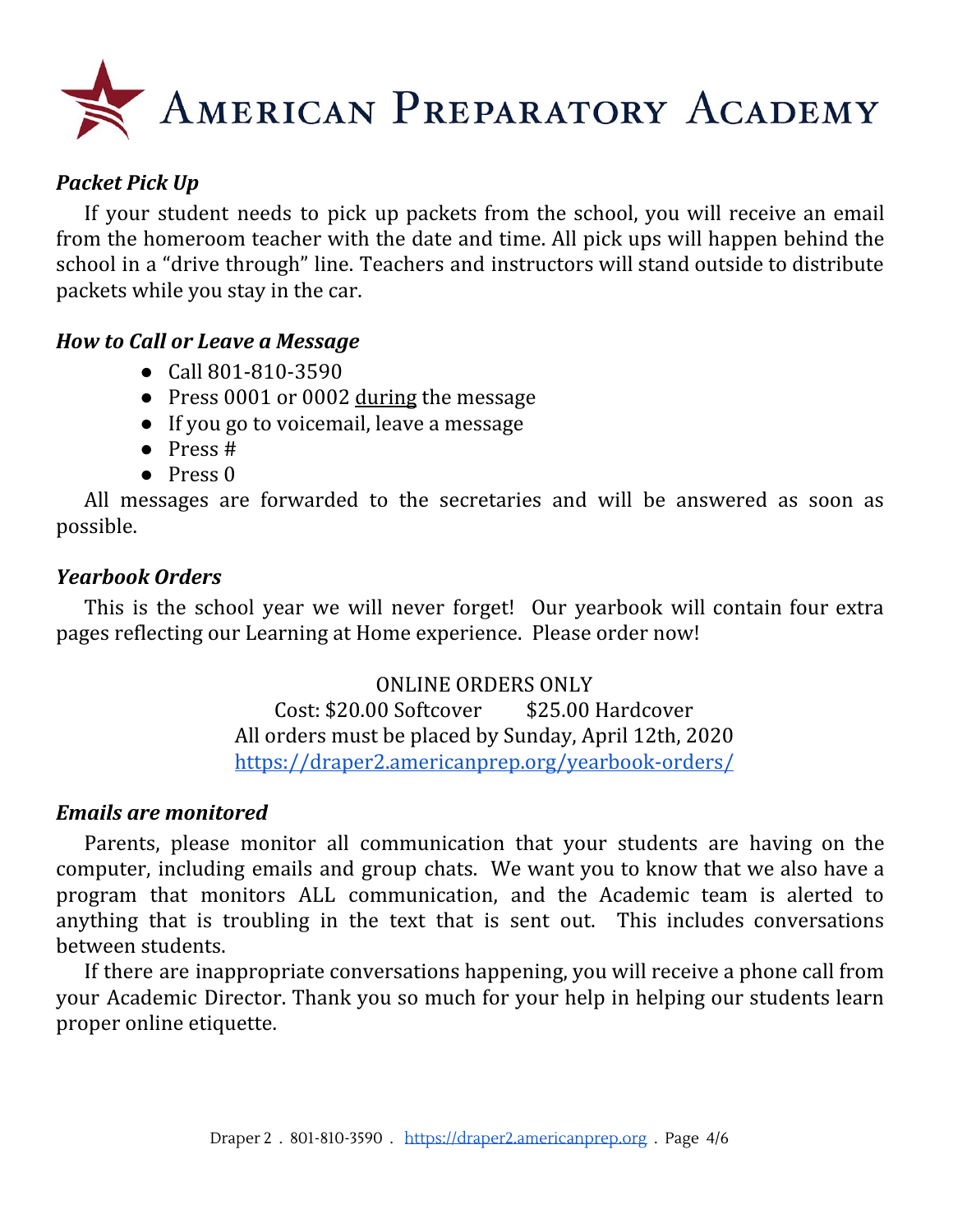

#### *Home Learning Resources*

We have developed a website page for Home Learning Resources: <https://draper2.americanprep.org/home-learning-resources/>

#### *Re-Enrollment Update*

We have canceled all our re-enrollment meetings due to the restrictions from COVID-19. We are creating an online meeting that parents will attend virtually - it is a short video, followed by a survey. Once the video and survey are ready, we will send the link and unique enrollment code for each student. After you complete the form for each student, they will be registered for next year.

#### *Campus Transfers*

If you want to transfer your student to a different American Prep campus, please complete this form: <https://www.americanprep.org/enrollment/utah-application/> Use the code: Transfer2020

#### *Enrolling Siblings*

If you have a child that does not yet attend APA, but you want to enroll them for this coming school year, they will receive priority enrollment. This includes incoming kindergarten students. However, they get priority based on available seats, and we are filling up fast! Be sure to complete this form ASAP. Use the code Sibling2020

<https://www.americanprep.org/enrollment/utah-application/>

#### *School Lunch Update*

We are not serving school lunch during the dismissal due to COVID-19. You can find locations near you that serve free breakfast and lunch to children ages 1-18 by [clicking](https://docs.google.com/document/d/1ipz9D2z5zWqOHSOToIYFT0FH7RpvSteVtLR9neRQq-E/edit?usp=sharing) [here.](https://docs.google.com/document/d/1ipz9D2z5zWqOHSOToIYFT0FH7RpvSteVtLR9neRQq-E/edit?usp=sharing)

### **All About Activities**

#### *Learn to Code Online - Another Free Offer*

Tynker is offering free access to their coding courses during the Covid-19 outbreak. <https://www.tynker.com/>